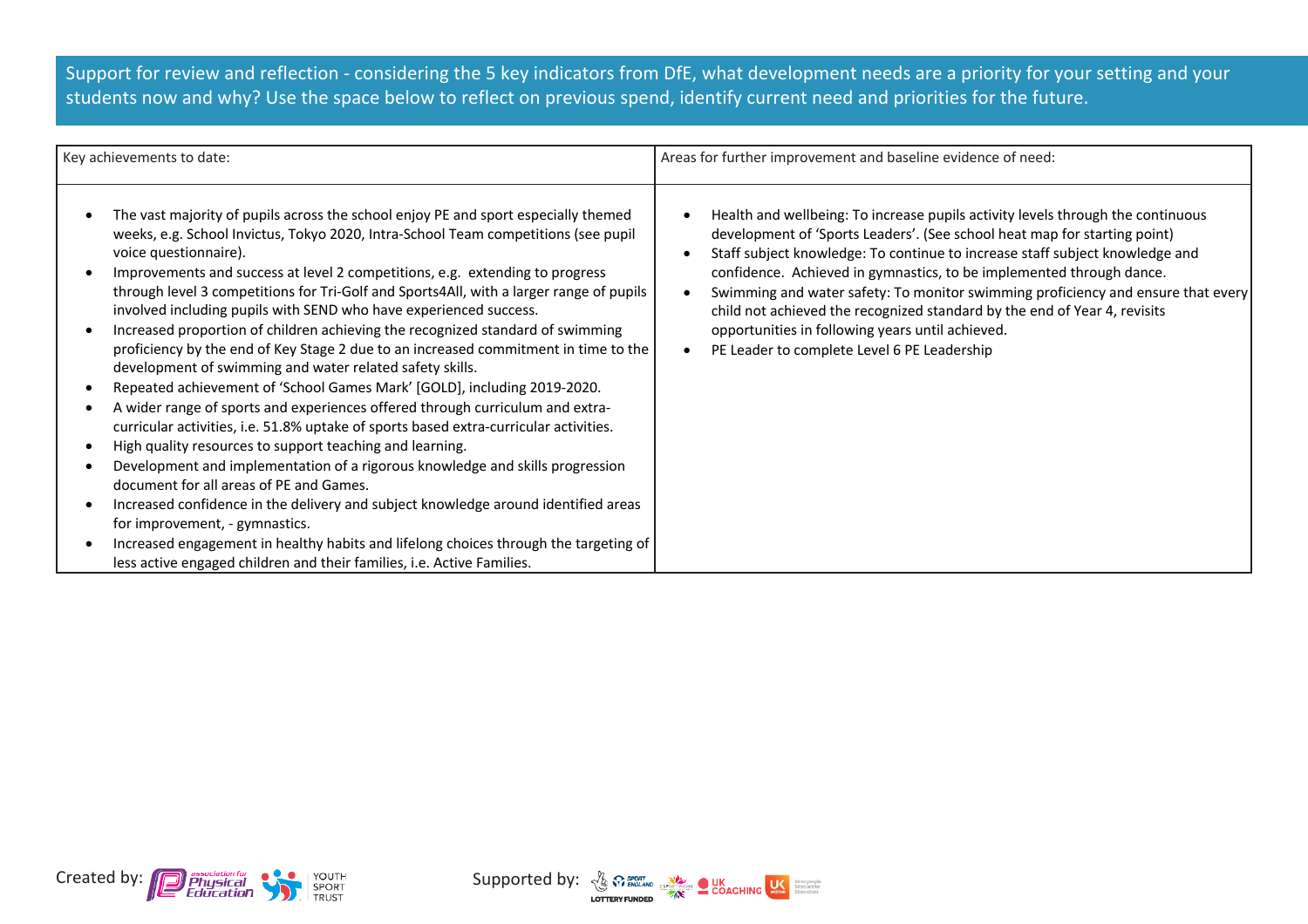| Meeting national curriculum requirements for swimming and water safety                                                                                                                                                      | Please complete all of the below:                                      |
|-----------------------------------------------------------------------------------------------------------------------------------------------------------------------------------------------------------------------------|------------------------------------------------------------------------|
| What percentage of your Year 6 pupils could swim competently, confidently and proficiently over a distance of at least 25 metres when they<br>left your primary school at the end of last academic year?                    | 35% (Current children in year 6 on track to<br>achieve by end of year) |
| What percentage of your Year 6 pupils could use a range of strokes effectively [for example, front crawl, backstroke and breaststroke]<br>when they left your primary school at the end of last academic year?              | 50%                                                                    |
| What percentage of your Year 6 pupils could perform safe self-rescue in different water-based situations when they left your primary<br>school at the end of last academic year?                                            | 65%                                                                    |
| Schools can choose to use the Primary PE and Sport Premium to provide additional provision for swimming but this must be for activity over<br>and above the national curriculum requirements. Have you used it in this way? | Yes/No                                                                 |



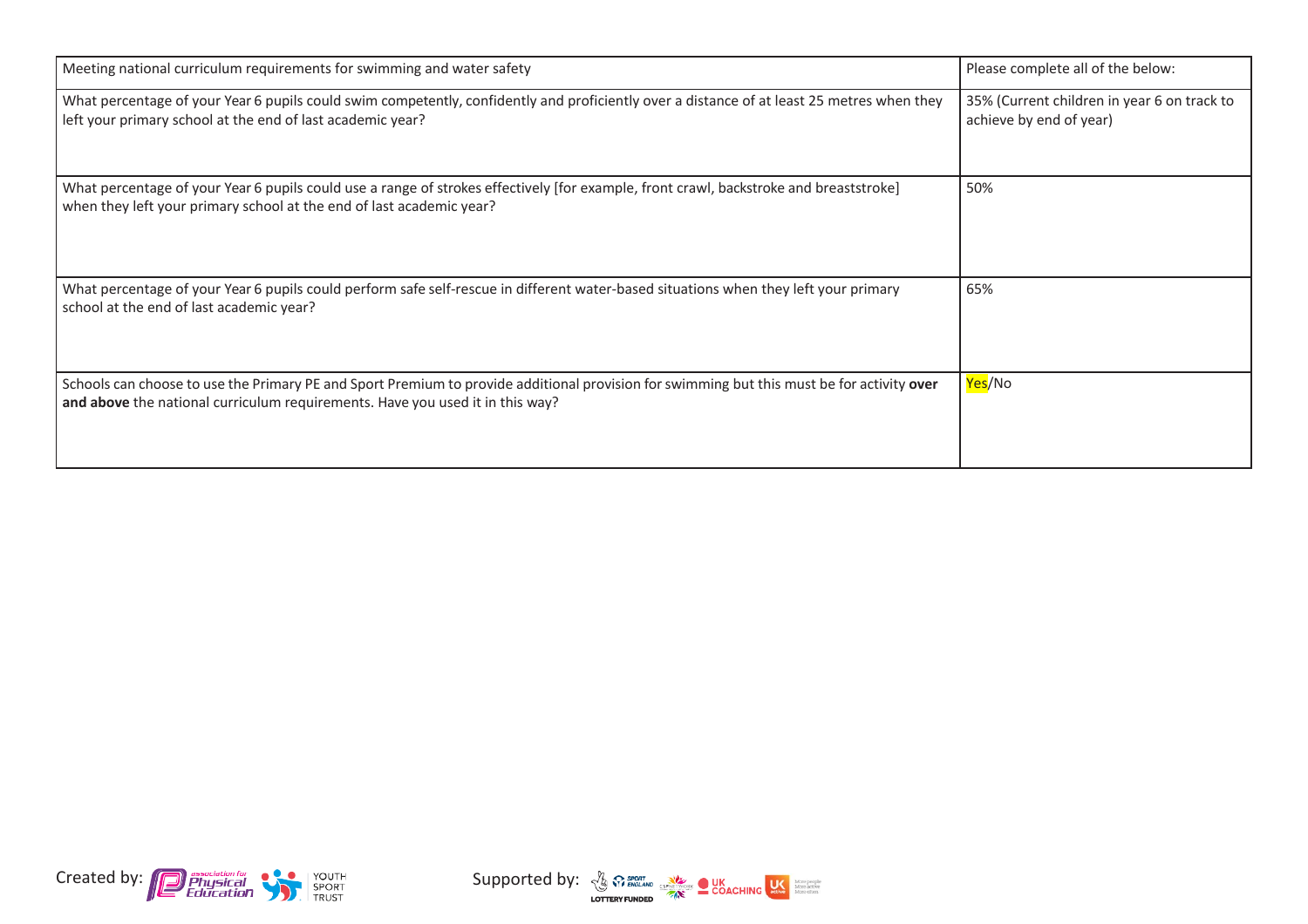## **Action Plan and Budget Tracking**

Capture your intended annual spend against the 5 key indicators. Clarify the success criteria and evidence of impact that you intend to measure to evaluate for students today and for the future.

| <b>Academic Year: 2019/2020</b>                                                                                                                                                                    | Total fund allocated: £19,640                                                                                                                                                                                                                                                                                                                                     | Date Updated: September 2019 |                      |                                             |
|----------------------------------------------------------------------------------------------------------------------------------------------------------------------------------------------------|-------------------------------------------------------------------------------------------------------------------------------------------------------------------------------------------------------------------------------------------------------------------------------------------------------------------------------------------------------------------|------------------------------|----------------------|---------------------------------------------|
|                                                                                                                                                                                                    | (£16,000 + £3, 640 £10 per pupil.                                                                                                                                                                                                                                                                                                                                 |                              |                      |                                             |
| Key indicator 1: The engagement of all pupils in regular physical activity - Chief Medical Officer guidelines recommend that primary school children                                               |                                                                                                                                                                                                                                                                                                                                                                   |                              |                      | Percentage of total allocation:             |
| undertake at least 30 minutes of physical activity a day in school                                                                                                                                 |                                                                                                                                                                                                                                                                                                                                                                   |                              |                      | 59.7% [£11720]                              |
| School focus with clarity on intended<br>impact on pupils:                                                                                                                                         | Actions to achieve:                                                                                                                                                                                                                                                                                                                                               | Funding allocated:           | Evidence and impact: | Sustainability and suggested next<br>steps: |
| Maintain and further develop staff<br>knowledge and skills around the<br>requirements of effective PE provision.                                                                                   | Regular staff meeting slot for PE lead to<br>share information on government obesity<br>strategy requirements and active lessons                                                                                                                                                                                                                                  | £850                         |                      |                                             |
| Parent stakeholder views and ideas to be<br>gathered about an engagement programme<br>to be devised to create a link between home<br>and school with a shared commitment to<br>health and fitness. | Parent survey to be completed through<br>SurveyMonkey to gather their views and<br>ideas. Event organization and sharing<br>through the school Newsletter, e.g.<br>ActiveFamilies                                                                                                                                                                                 | £1500                        |                      |                                             |
| Increase levels of fitness through increasing<br>engagement with physical lunchtime<br>activities, i.e. "Farmer, farmer;' 'Stuck in the<br>mud,' etc.                                              | Baseline activity levels at lunchtime<br>through: Lunchtime obs, pupil voice, etc.<br>Active breaks to be introduced. Branded as<br>'Active Zone" Playground Leaders to brand<br>new active break time slots. Sports lead to<br>complete learning walks of active zone.                                                                                           | £1150                        |                      |                                             |
| Develop increased sustainability and<br>responsibility for fitness and wellbeing.<br>Promote risk-taking, resilience,                                                                              | Excell Academy to train Sports Leaders to<br>assist in active break time.<br>Increase activity levels and develop<br>lunchtime Training for lunchtime staff on<br>increasing physical activity sessions. Train<br>child play leaders to run games/encourage<br>play with equipment.<br>Evaluate impact of strategies through:<br>Lunchtime obs, pupil voice, etc. | £400                         |                      |                                             |
| Created by:<br>Physical ال                                                                                                                                                                         | supported by:                                                                                                                                                                                                                                                                                                                                                     |                              |                      |                                             |
| <b>TAN START OF SPIELMORE OUR COACHING LIKE</b><br>More people<br>More active<br>More often<br>SPORT<br><i><b>Education</b></i><br><b>TRUST</b><br><b>LOTTERY FUNDED</b>                           |                                                                                                                                                                                                                                                                                                                                                                   |                              |                      |                                             |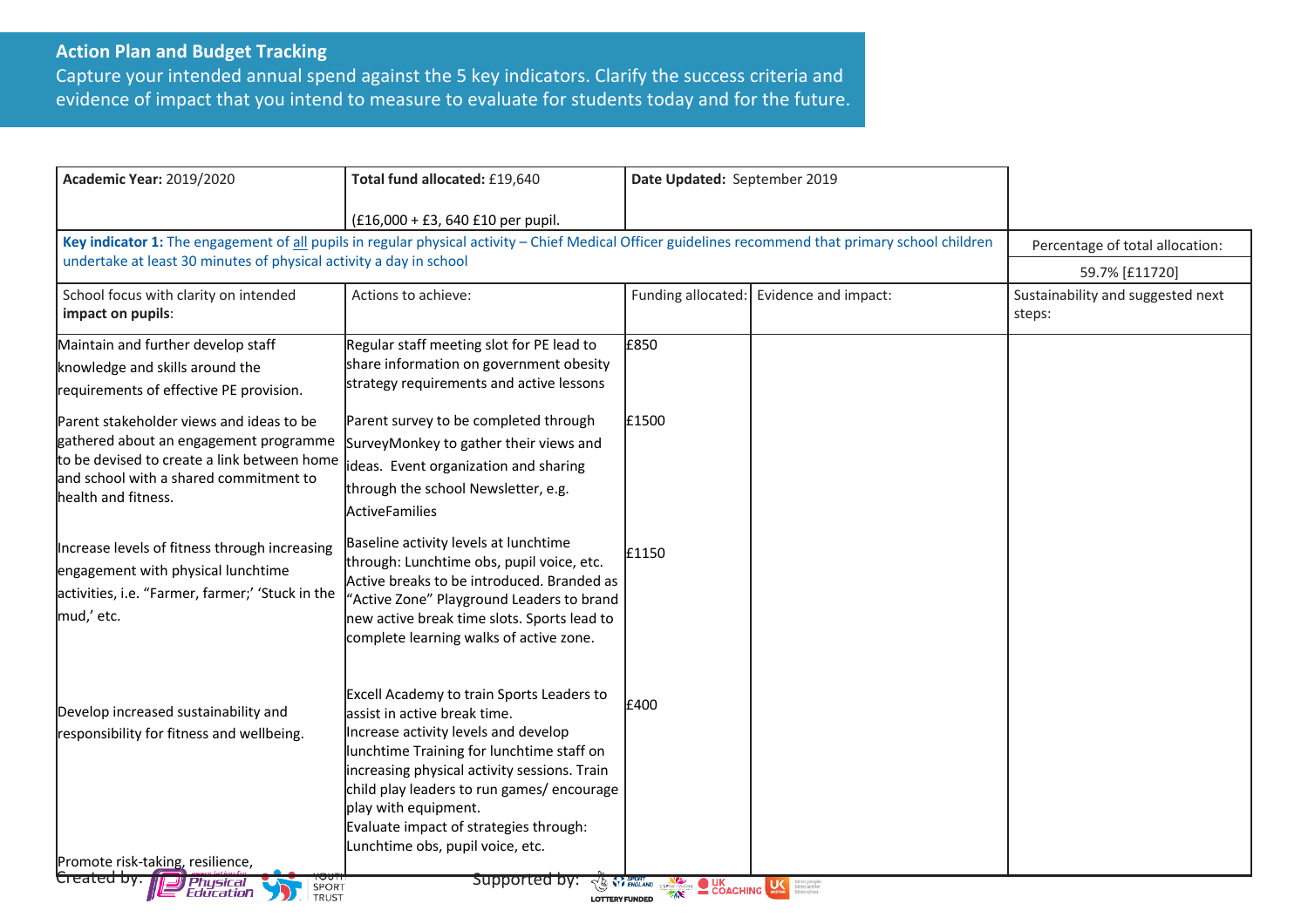| perseverance, etc. to encourage all children                                                                                                           | Character education CPD for all teaching                                           |       |  |  |
|--------------------------------------------------------------------------------------------------------------------------------------------------------|------------------------------------------------------------------------------------|-------|--|--|
| to participate regardless of abilities.                                                                                                                | staff.                                                                             |       |  |  |
|                                                                                                                                                        | Disability sports week [Invictus 03/02/2020-E600                                   |       |  |  |
|                                                                                                                                                        | 07/02/2020] to be organised by PE lead.                                            |       |  |  |
|                                                                                                                                                        | Focus on inclusion and raising awareness of $E$ 770                                |       |  |  |
|                                                                                                                                                        | sport and disability sport.                                                        |       |  |  |
| Promote achievement, success through                                                                                                                   | Introduce level 0 competitions to target<br>children not involved in level 1 and 2 |       |  |  |
| effort based on healthy competition.                                                                                                                   | competitions. Personal bests to be used as                                         |       |  |  |
|                                                                                                                                                        | targets and these to be celebrated in                                              |       |  |  |
|                                                                                                                                                        | awards assemblies.                                                                 |       |  |  |
|                                                                                                                                                        |                                                                                    |       |  |  |
| Ensure provision of high quality equipment                                                                                                             |                                                                                    |       |  |  |
|                                                                                                                                                        | To continue inter- and intra- competitions                                         | E250  |  |  |
| and learning environments to ensure that $PE$ , $(1 \text{ per term})$ . Organise more local<br>physical wellbeing and heathy living have a            |                                                                                    |       |  |  |
|                                                                                                                                                        | competitions with other small schools                                              |       |  |  |
| positive status within the school community.                                                                                                           | [Collaboration for Success - Burnwood<br>Community Primary & Hillside Primary].    |       |  |  |
|                                                                                                                                                        |                                                                                    |       |  |  |
|                                                                                                                                                        |                                                                                    |       |  |  |
| Promote healthy lifestyles beyond the school                                                                                                           | Write funding bid to try and access                                                | £250  |  |  |
| day.                                                                                                                                                   | additional funding for resources equipment                                         |       |  |  |
|                                                                                                                                                        | for children to use in free time.                                                  |       |  |  |
|                                                                                                                                                        | New playground markings to encourage                                               |       |  |  |
|                                                                                                                                                        | sport and activity at break and lunch times.                                       |       |  |  |
|                                                                                                                                                        | Apply for Lottery grant to pay for markings. E250                                  |       |  |  |
|                                                                                                                                                        | Could twin with more outdoor gym<br>equipment. Both could aim to tackle            |       |  |  |
|                                                                                                                                                        | governments obesity strategy.                                                      |       |  |  |
|                                                                                                                                                        |                                                                                    |       |  |  |
|                                                                                                                                                        | Provide extended school clubs that offer a                                         | £5700 |  |  |
|                                                                                                                                                        | balanced menu of sports, academic and                                              |       |  |  |
|                                                                                                                                                        | creative learning.                                                                 |       |  |  |
|                                                                                                                                                        | Stoke City Football Coach to deliver after-                                        |       |  |  |
|                                                                                                                                                        | school extended school opportunities.                                              |       |  |  |
|                                                                                                                                                        | Stoke City 'City 7s' promoted to both raise                                        |       |  |  |
|                                                                                                                                                        | funds for the school/community and to<br>promote football amongst younger          |       |  |  |
|                                                                                                                                                        | children.                                                                          |       |  |  |
|                                                                                                                                                        |                                                                                    |       |  |  |
|                                                                                                                                                        |                                                                                    |       |  |  |
|                                                                                                                                                        |                                                                                    |       |  |  |
|                                                                                                                                                        |                                                                                    |       |  |  |
|                                                                                                                                                        |                                                                                    |       |  |  |
| YOUTH<br>SPORT<br>TRUST<br>Created by: Physical<br>Supported by:<br><b>THE REPORT OF SPRINGER OVER COACHING COMPANY SURFACES COACHING CONSTRUCTION</b> |                                                                                    |       |  |  |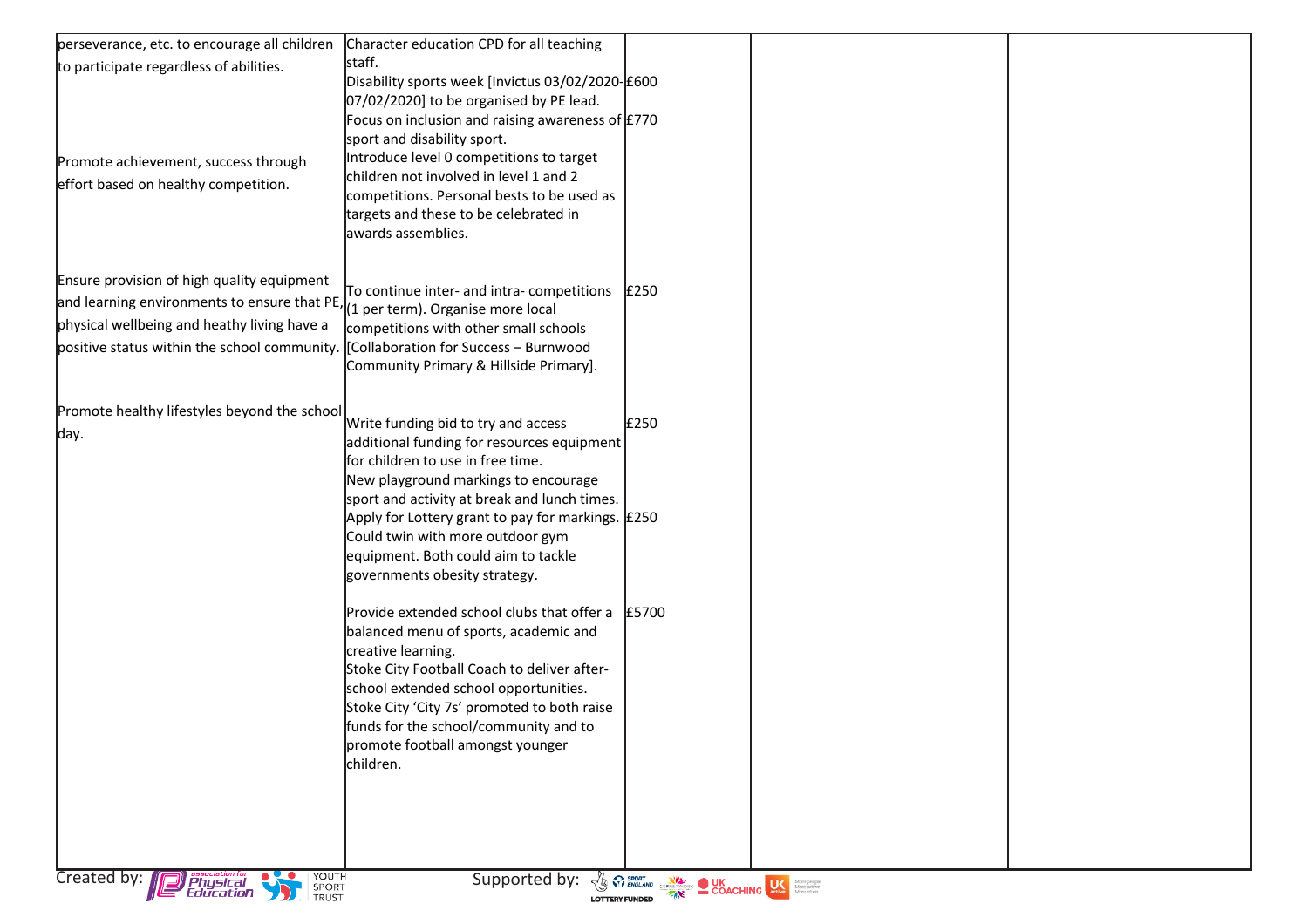| Key indicator 2: The profile of PE and sport being raised across the school as a tool for whole school improvement |                                                         |                    | Percentage of total allocation: |                                   |
|--------------------------------------------------------------------------------------------------------------------|---------------------------------------------------------|--------------------|---------------------------------|-----------------------------------|
|                                                                                                                    |                                                         |                    |                                 | 55.6% [£10913]                    |
| School focus with clarity on intended                                                                              | Actions to achieve:                                     | Funding allocated: | Evidence and impact:            | Sustainability and suggested next |
| impact on pupils:                                                                                                  |                                                         |                    |                                 | steps:                            |
| PE to be used to help meet whole school                                                                            | Promote a 'can do' attitude where all                   | £600 [already      |                                 |                                   |
| targets identified in the School Improvement children of all abilities actively engage in PE accounted for in      |                                                         |                    |                                 |                                   |
| Plan, especially Priority 3 [Behaviour &                                                                           | as an example of a positive attitude to                 | Key Indicator 1    |                                 |                                   |
| Attitudes] and Priority 4 [Personal                                                                                | learning. Adapt teaching and resources to               | above: Character   |                                 |                                   |
| Development].                                                                                                      | facilitate success for all children.                    | Education          |                                 |                                   |
| To continue to raise the profile of sport for                                                                      | Organise regular [termly] events to                     | £1370 [already     |                                 |                                   |
| all pupils.                                                                                                        | promote engagement, i.e. Invictus Games                 | accounted for in   |                                 |                                   |
|                                                                                                                    | [03/02/2020-07/02/2020], Tokyo Olympics Key Indicator 1 |                    |                                 |                                   |
|                                                                                                                    | [29/06/2020-03/07/2020], other.                         | above: Promoting   |                                 |                                   |
|                                                                                                                    |                                                         | risk taking]       |                                 |                                   |
|                                                                                                                    | Provide children with a wide range of                   | £250               |                                 |                                   |
| Raise profile of the impact health and                                                                             | sports opportunities where effort is praised            |                    |                                 |                                   |
| physical activity can have on attainment                                                                           | and rewarded so that 'effort' becomes                   |                    |                                 |                                   |
| within the school and wider community.                                                                             | embedded in the character of all children.              |                    |                                 |                                   |
| Improve outcomes in other subjects across                                                                          | Educating children around the national                  |                    |                                 |                                   |
|                                                                                                                    | agenda in combating obesity and increasing              |                    |                                 |                                   |
| the school.                                                                                                        | activity levels.                                        |                    |                                 |                                   |
|                                                                                                                    | School Games Mark (Gold award) to be                    |                    |                                 |                                   |
|                                                                                                                    | achieved to raise the profile sport across              |                    |                                 |                                   |
|                                                                                                                    | the school.                                             |                    |                                 |                                   |
| Reinforce links between physical health and                                                                        | Food for Life to provide a link between                 | £1500 [already     |                                 |                                   |
| diet so that all stakeholders have a robust                                                                        | activity and healthy diet for children and              | accounted for in   |                                 |                                   |
| understanding of the combined contribution <i>parents</i> . ActiveFamilies to reinforce the                        |                                                         | Key Indicator 1    |                                 |                                   |
| that they make to healthy lifestyles.                                                                              | experience.                                             | above: Parent      |                                 |                                   |
|                                                                                                                    |                                                         | Stakeholders]      |                                 |                                   |
|                                                                                                                    | Additional swimming to increase the                     | £10,663            |                                 |                                   |
| All children leave Primary school with the                                                                         | numbers of pupils meeting age related                   |                    |                                 |                                   |
| skills to swim and knowledge to stay safe                                                                          | expectations.                                           |                    |                                 |                                   |
| around water.                                                                                                      |                                                         |                    |                                 |                                   |
|                                                                                                                    |                                                         |                    |                                 |                                   |

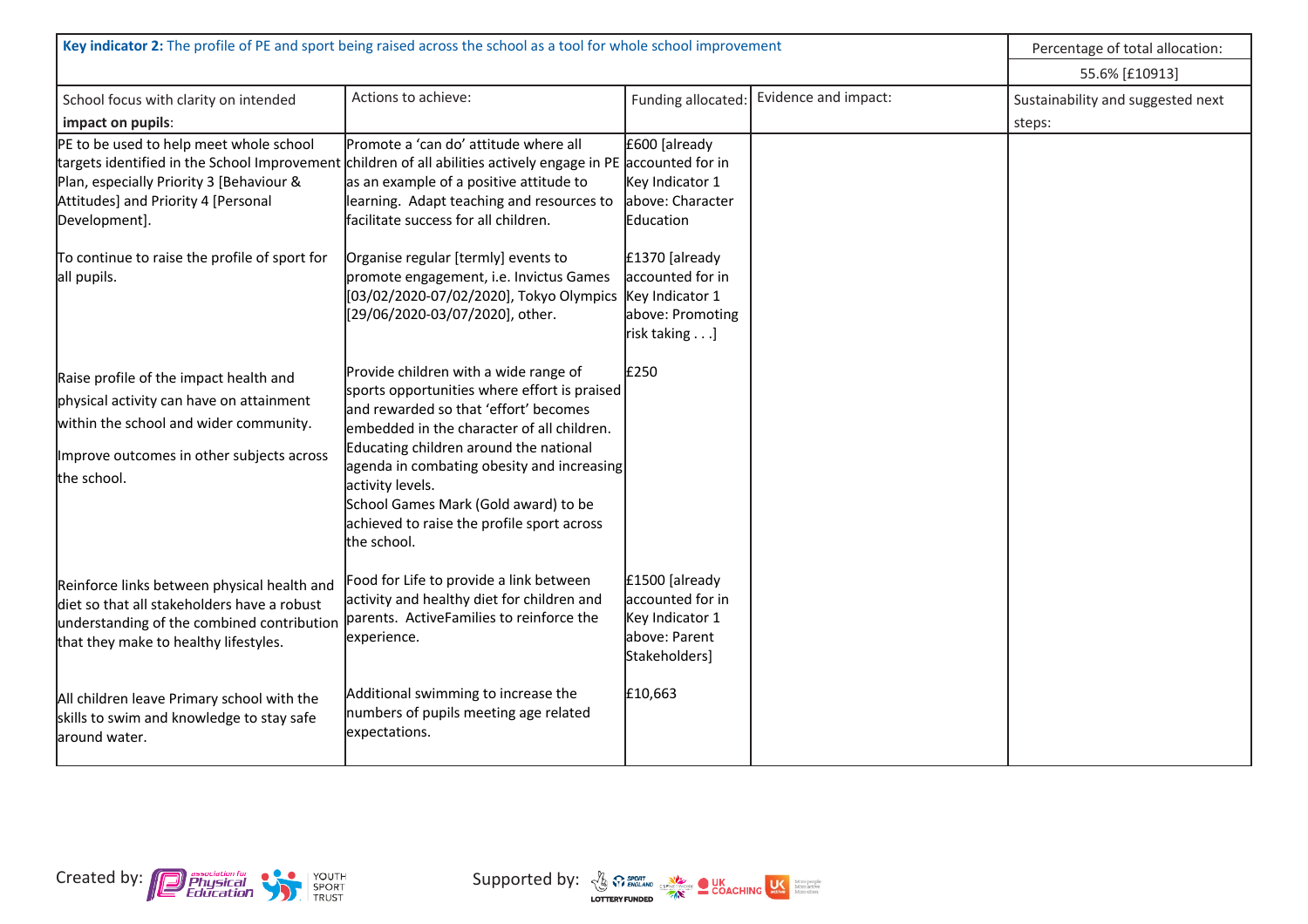| Key indicator 3: Increased confidence, knowledge and skills of all staff in teaching PE and sport                                                                    |                                                                                                                                                                                                                                                        |                                                                                                        |                                                                                                                                                                        | Percentage of total allocation: |
|----------------------------------------------------------------------------------------------------------------------------------------------------------------------|--------------------------------------------------------------------------------------------------------------------------------------------------------------------------------------------------------------------------------------------------------|--------------------------------------------------------------------------------------------------------|------------------------------------------------------------------------------------------------------------------------------------------------------------------------|---------------------------------|
|                                                                                                                                                                      |                                                                                                                                                                                                                                                        |                                                                                                        |                                                                                                                                                                        | 10.7% [£2100]                   |
| School focus with clarity on intended                                                                                                                                | Actions to achieve:                                                                                                                                                                                                                                    | Funding                                                                                                | Evidence and impact:                                                                                                                                                   | Sustainability and suggested    |
| impact on pupils:                                                                                                                                                    |                                                                                                                                                                                                                                                        | allocated:                                                                                             |                                                                                                                                                                        | next steps:                     |
| Continue to further increase staff confidence<br>and ability to teach PE as per identified need.                                                                     | Staff to complete subject knowledge<br>audit. This to be used to inform areas for<br>targeted CPD.                                                                                                                                                     | £2,000                                                                                                 | PE leads are aware of staff subject<br>knowledge and premier sports have been opportunities to meet their needs.<br>used to provide CPD for these members<br>of staff. | Targeted staff to attend CPD    |
| Improve staff subject specific knowledge                                                                                                                             | PE CPD needs planned for the year based As above [£2000 for<br>on staff feedback and monitoring<br>activities conducted;<br>Attendance at termly network meetings.<br>Choice of any 3 days worth of course<br>support (part of match funding package). | Gymnastics and<br>Dance CPD]                                                                           |                                                                                                                                                                        |                                 |
|                                                                                                                                                                      | Attendance at annual PE Conference.                                                                                                                                                                                                                    | £100                                                                                                   |                                                                                                                                                                        |                                 |
|                                                                                                                                                                      | Modelling planning, assessment and<br>activity subject knowledge.                                                                                                                                                                                      | £850 [already<br>accounted for in<br>Key Indicator 1<br>above: Maintain &<br>further develop<br>staff] |                                                                                                                                                                        |                                 |
|                                                                                                                                                                      | Purchase additional teaching and learning £500 [already<br>equipment and resources.                                                                                                                                                                    | accounted for in<br>Key Indicator 1<br>above: Ensure<br>provision of high<br>quality equipment]        |                                                                                                                                                                        |                                 |
|                                                                                                                                                                      |                                                                                                                                                                                                                                                        |                                                                                                        |                                                                                                                                                                        |                                 |
| Created by: <b>Physical</b><br>Education<br>VOUTH<br>SPORT<br>TRUST<br>Supported by: $\frac{y}{y}$ where $\frac{y}{y}$ concrete $\frac{y}{y}$ concrete $\frac{y}{y}$ |                                                                                                                                                                                                                                                        |                                                                                                        |                                                                                                                                                                        |                                 |